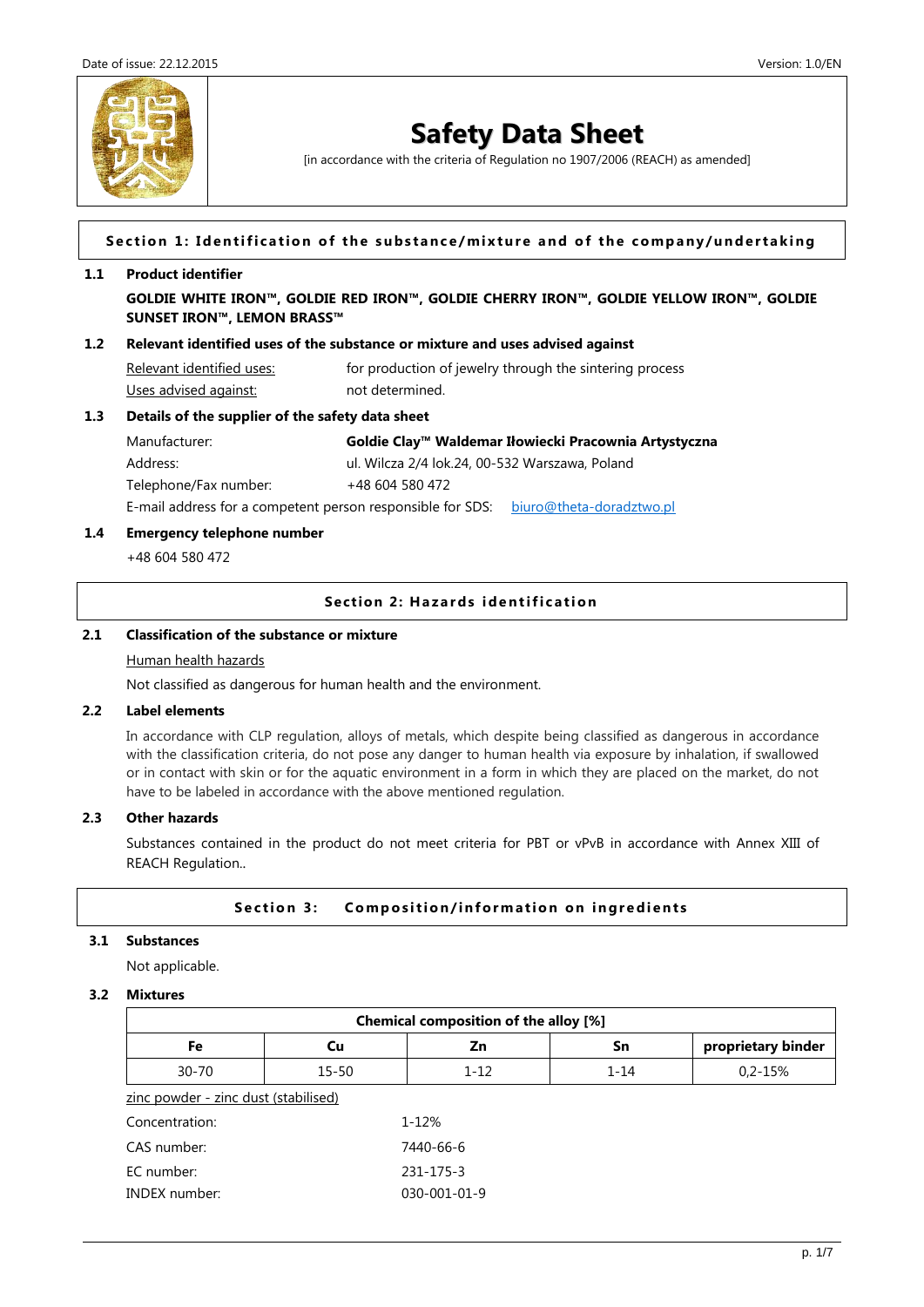

[in accordance with the criteria of Regulation no 1907/2006 (REACH) as amended]

Registration number:

Classification: <br>
Aquatic Acute 1 H400, Aquatic Chronic 1 H410

Full text of each relevant R and H phrases is given in section 16 of SDS.

## **Section 4:** First aid measures

## **4.1 Description of first aid measures**

General information: at room temperature (except for the dangers of a mechanical nature), alloy in metallic form does not pose risk to human health and life.

Skin contact: usually exposure in this route is not possible. If irritation persists wash the affected skin thoroughly with soap and water. Consult a doctor if irritation occurs.

Eye contact: usually exposure in this way is not possible. However, if filings/sharp elements get into the eyes, immediately wash out with plenty of water or physiological fluid (0,9% NaCl or 5% glucose) with the eyelid hold wide open. Immediately obtain medical attention.

Ingestion: usually exposure in this route is not possible.

Inhalation: usually exposure in this route is not possible. However, in case of a malaise, take the victim to fresh air.

## **4.2 Most important symptoms and effects, both acute and delayed**

No reports of effects or critical hazards with normal use of the product.

## **4.3 Indication of any immediate medical attention and special treatment needed**

Physician makes a decision regarding further medical treatment after thoroughly examination of the injured.

## Section 5: Firefighting measures

## **5.1 Extinguishing media**

Suitable extinguishing media: water spray, dry chemical, foam, carbon dioxide or clean extinguishing agents. Adjust fire fighting measures to the surrounding materials.

Unsuitable extinguishing media: water jet – risk of the propagation of the flame.

## **5.2 Special hazards arising from the substance or mixture**

During the fire, the product may produce hazardous fumes containing carbon monoxides and dioxides. Do not inhale combustion products, they can be dangerous for human health. Static charges generated by emptying the package or contact with flammable vapours may cause flash fire. May form flammable dust-air mixtures.

## **5.3 Advice for firefighters**

Personal protection typical in case of fire. Self-contained breathing apparatus and protective clothing should be worn.

## **Section 6: Accidental release measures**

#### **6.1 Personal precautions, protective equipment and emergency procedures**

Limit the access for the outsiders into the breakdown area, until the suitable cleaning operations are completed. Use personal protective equipment.

#### **6.2 Environmental precautions**

In case of release of large amounts of the product, it is necessary to take appropriate steps to prevent it from spreading into the environment. Notify the appropriate emergency services.

## **6.3 Methods and material for containment and cleaning up**

Collect the product mechanically to labeled waste containers or reuse it.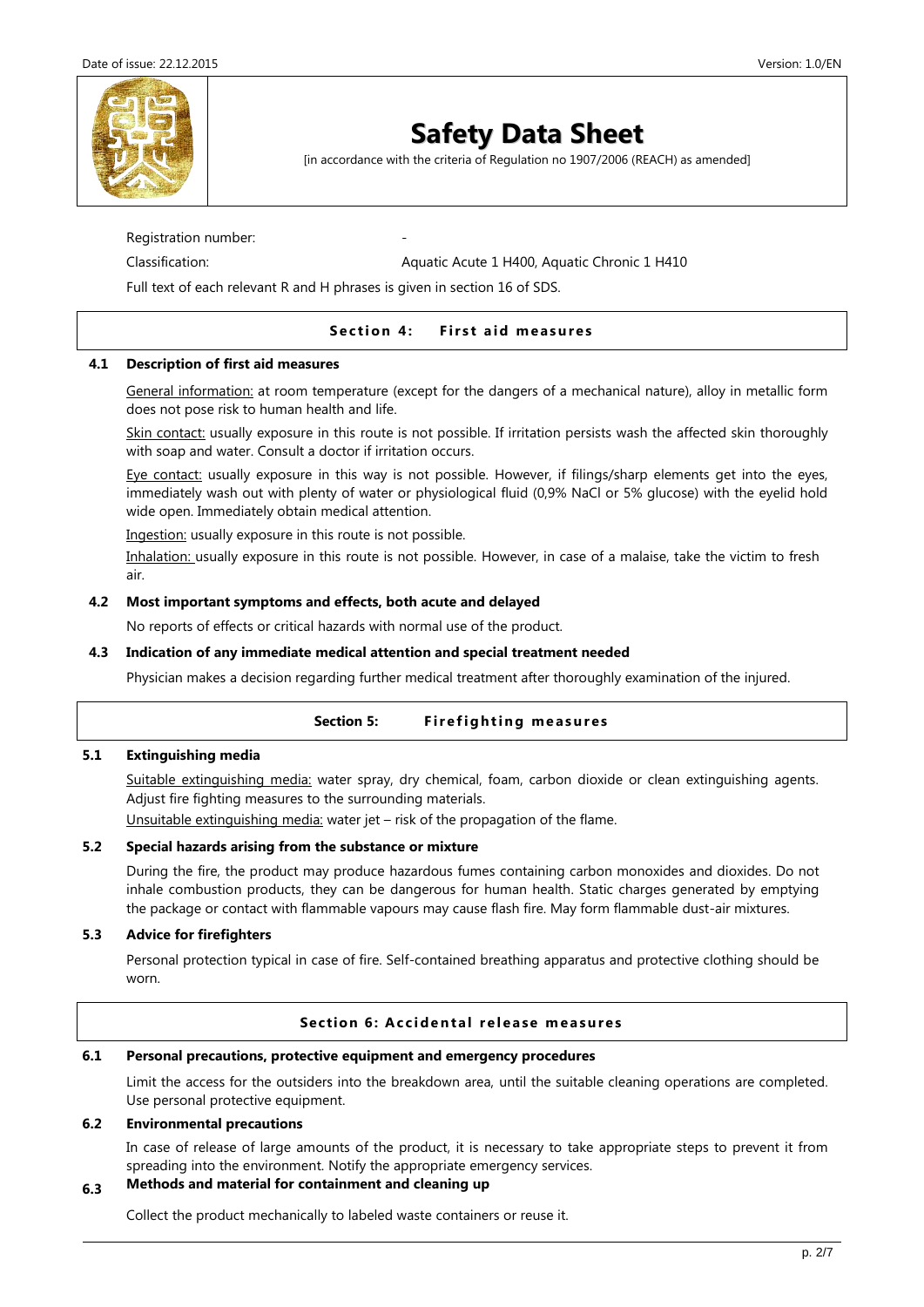

[in accordance with the criteria of Regulation no 1907/2006 (REACH) as amended]

#### **6.4 Reference to other sections**

Appropriate conduct with waste product – see section 13.

## **Section 7: Handling and storage**

#### **7.1 Precautions for safe handling**

Handle in accordance with good occupational hygiene and safety practices. Avoid skin and eye contamination. Avoid breathing vapours. Before break and after work wash hands carefully. Avoid conditions that generate dust; product may form flammable dust-air mixtures. Avoid emptying package in or near flammable vapours. Static charges may cause flash fire. Keep away from heat, flame, sparks and other ignition sources.

#### **7.2 Conditions for safe storage, including any incompatibilities**

Store in a cool, dry, well-ventilated area at approximately 20°C. Keep container closed when not in use.

#### **7.3 Specific end use(s)**

For production of jewelry through the sintering process

## **Section 8:** Exposure controls/personal protection

### **8.1 Control parameters**

For tin:

-ACGIH Threshold Limit Value (TLV): 2 mg/m<sup>3</sup> (TWA) -OSHA Permissible Exposure Limit (PEL): 2 mg/m<sup>3</sup> (TWA)

For copper:

-ACGIH Threshold Limit Value (TLV): 0,2 mg/m<sup>3</sup> (TWA) -OSHA Permissible Exposure Limit (PEL): 0,1 mg/m<sup>3</sup> (TWA)

Legal basis: Commission Directive 2000/39/EC.

#### **8.2. Exposure controls**

Handle in accordance with good occupational hygiene and safety practices. Do not eat, drink and smoke during the work. Before break and after work wash hands carefully. Avoid contact with skin and eyes. Avoid breathing smoke. Eye-wash fountain and soap and water station should be installed near the working place. Sufficient ventilation, in volume and pattern, should be provided to keep air contamination below current applicable OSHA permissible limits.

#### Hand and body protection

#### Use protective gloves, if needed.

The material that the gloves are made of must be impenetrable and resistant to the product's effects. The selection of material must be performed with consideration of breakthrough time, penetration speed and degradation. Moreover, the selection of proper gloves depends not only on the material, but also on other quality features and changes depending on the manufacturer. The producer should provide detailed information regarding the exact breakthrough time. This information should be followed.

#### Eye/face protection

Use safety goggles with side shields, if needed.

#### Respiratory protection

Wear supplied air respirator under confined and enclosed spaces, if needed. Sufficient ventilation, in volume and pattern, should be provided to keep air contamination below current applicable OSHA permissible limits.

Personal protective equipment must meet requirements of directive 89/686/CE. Employer is obliged to ensure equipment adequate to activities carried out, with quality demands, cleaning and maintenance.

Relevant procedures for monitoring of dangerous components concentration in the air and procedures for air pureness control at workplace must be applied – if they are available and justified for the workstation in question – in compliance with relevant Standards, considering the conditions in the exposure area and suitable measurement methodology tailored to the working conditions.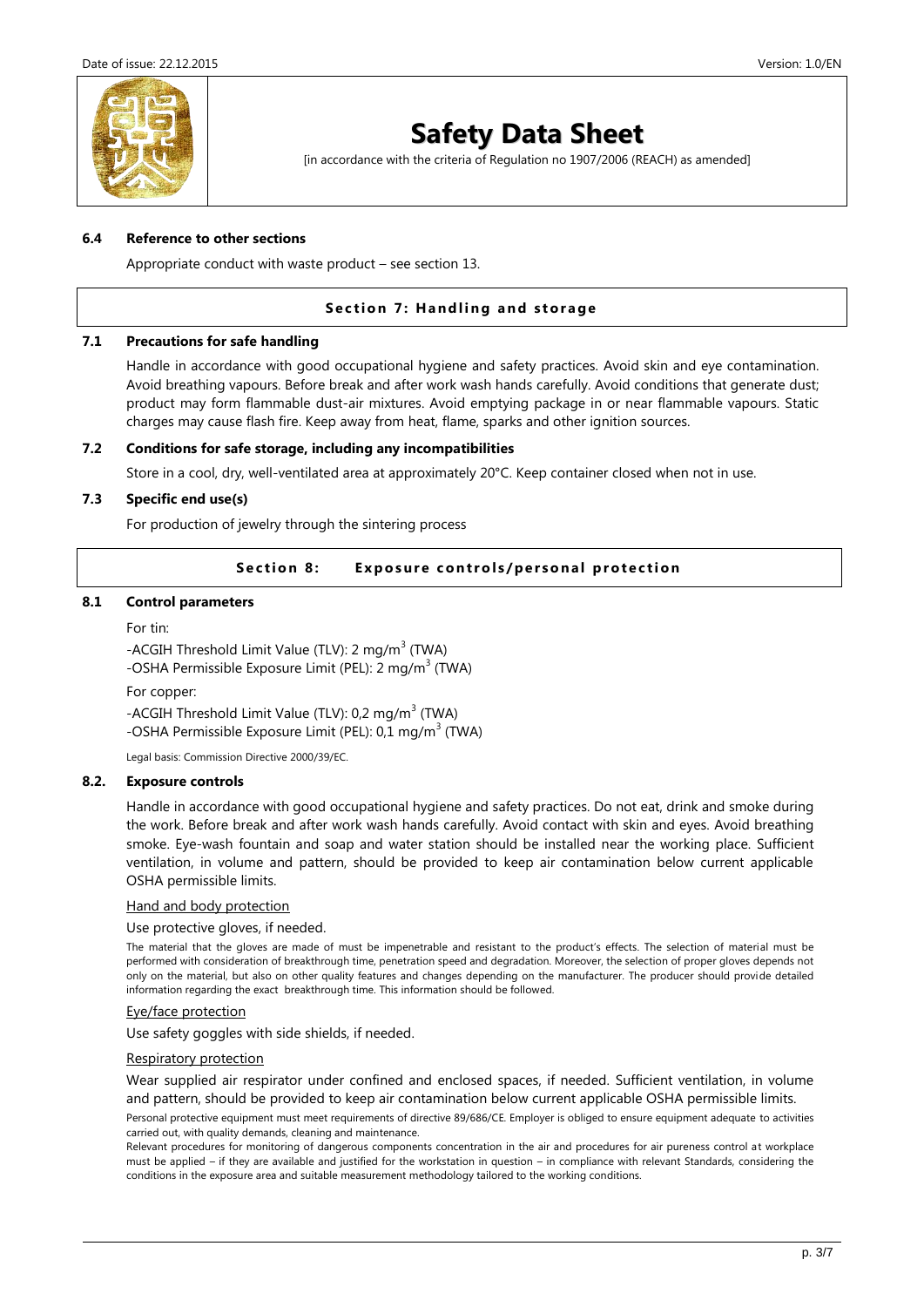

[in accordance with the criteria of Regulation no 1907/2006 (REACH) as amended]

#### Environmental exposure controls

Do not allow the large quantity of product to contaminate ground water, canalization, sewage system or soil. Possible emissions form the ventilation systems and processing equipment should be controlled in order to determinate their compatibility with environmental protection regulations.

## **Section 9:** Physical and chemical properties

### **9.1 Information on basic physical and chemical properties**

| physical state:                               | powder                                                 |
|-----------------------------------------------|--------------------------------------------------------|
| colour:                                       | from grey, through brown and red to yellow             |
| odour:                                        | odorless                                               |
| odour threshold:                              | not determined                                         |
| pH:                                           | not determined                                         |
| melting point/freezing point:                 | not determined                                         |
| initial boiling point and boiling range:      | not determined                                         |
| flash point:                                  | not applicable, non-flammable                          |
| evaporation rate:                             | not determined                                         |
| flammability (solid, gas):                    | not applicable                                         |
| upper/lower flammability or explosive limits: | not applicable                                         |
| vapour pressure:                              | not determined                                         |
| vapour density:                               | not determined                                         |
| density:                                      | not determined                                         |
| solubility(ies):                              | copper, tin: insoluble; proprietary binder: solubility |
|                                               | is limited by viscosity                                |
| partition coefficient: n-octanol/water:       | not determined                                         |
| auto-ignition temperature:                    | not applicable                                         |
| decomposition temperature:                    | not determined                                         |
| explosive properties:                         | do not display                                         |
| oxidising properties:                         | do not display                                         |
| viscosity:                                    | not determined                                         |
| 04 h a vital a veza a 41 a                    |                                                        |

## **9.2 Other information**

There are no additional test results.

## **Section 10: Stability and reactivity**

#### **10.1 Reactivity**

Product is reactive; reacts with oxidants, peroxides, acids and bases.

## **10.2 Chemical stability**

The product is stable under normal conditions.

#### **10.3 Possibility of hazardous reactions**

In contact with incompatible materials reacts violently with emission of heat. In contact with acids and bases reacts with liberation of hydrogen.

#### **10.4 Conditions to avoid**

Moisture.

#### **10.5 Incompatible materials**

Strong oxidants, bromine, chlorine trifluoride, copper nitrate, ammonium nitrate, sodium and potassium peroxide, hydrogen peroxide, sodium nitride, chlorine, acids, bases.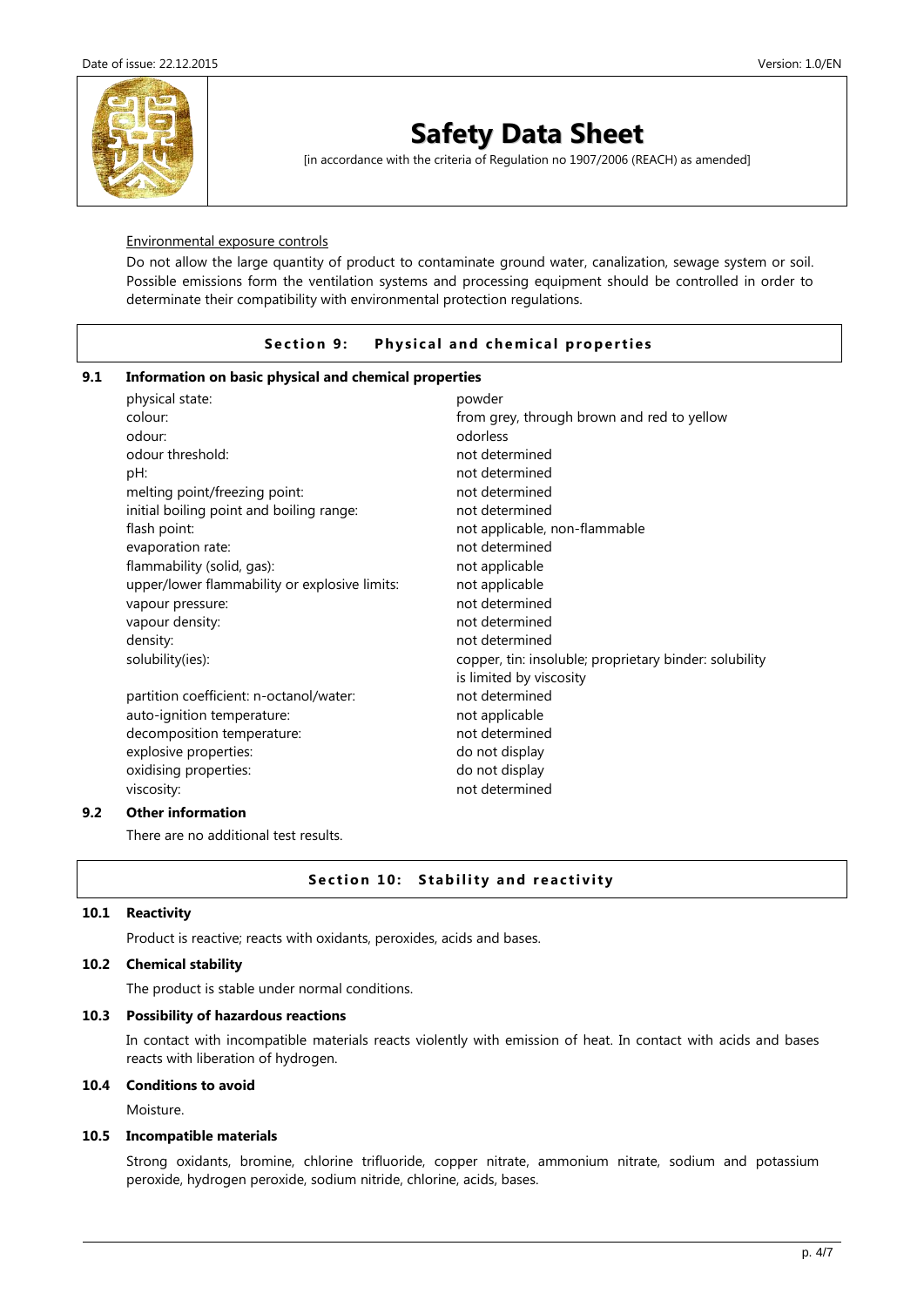

[in accordance with the criteria of Regulation no 1907/2006 (REACH) as amended]

#### **10.6 Hazardous decomposition products**

Not known.

## **Section 11: Toxicological information**

#### **11.1 Information on toxicological effects**

Information regarding acute and/or delayed results of the exposure was defined on the basis of the information on product's classification and/or toxicological studies as well as the experience and knowledge of the manufacturer.

#### **Acute component toxicity**

Tin

In the form of dust or fumes is irritating. May cause shortness of breath, fever, general weakness, sweating, resolving without treatment (so-called smoke-induced fever metals). Dusts may cause mechanical irritation of the conjunctiva with tearing, pain, congestion.

## **Toxicity for mixture**

Acute toxicity

Based on available data, the classification criteria are not met.

Skin corrosion/irritation

Based on available data, the classification criteria are not met.

Serious eye damage/irritation

Based on available data, the classification criteria are not met.

Respiratory or skin sensitisation

Based on available data, the classification criteria are not met.

Germ cell mutagenicity

Based on available data, the classification criteria are not met.

Carcinogenicity

Based on available data, the classification criteria are not met.

Reproductive toxicity

Based on available data, the classification criteria are not met.

STOT-single exposure

Based on available data, the classification criteria are not met.

STOT-repeated exposure

Based on available data, the classification criteria are not met.

Aspiration hazard

Based on available data, the classification criteria are not met.

## **Section 12: Ecological information**

### **12.1 Toxicity**

No specific toxicity test results. This product is not classified as hazardous for the environment.

#### **12.2 Persistence and degradability**

Not biodegradable.

#### **12.3 Bioaccumulative potential**

Danger of cumulative effects in aquatic organisms.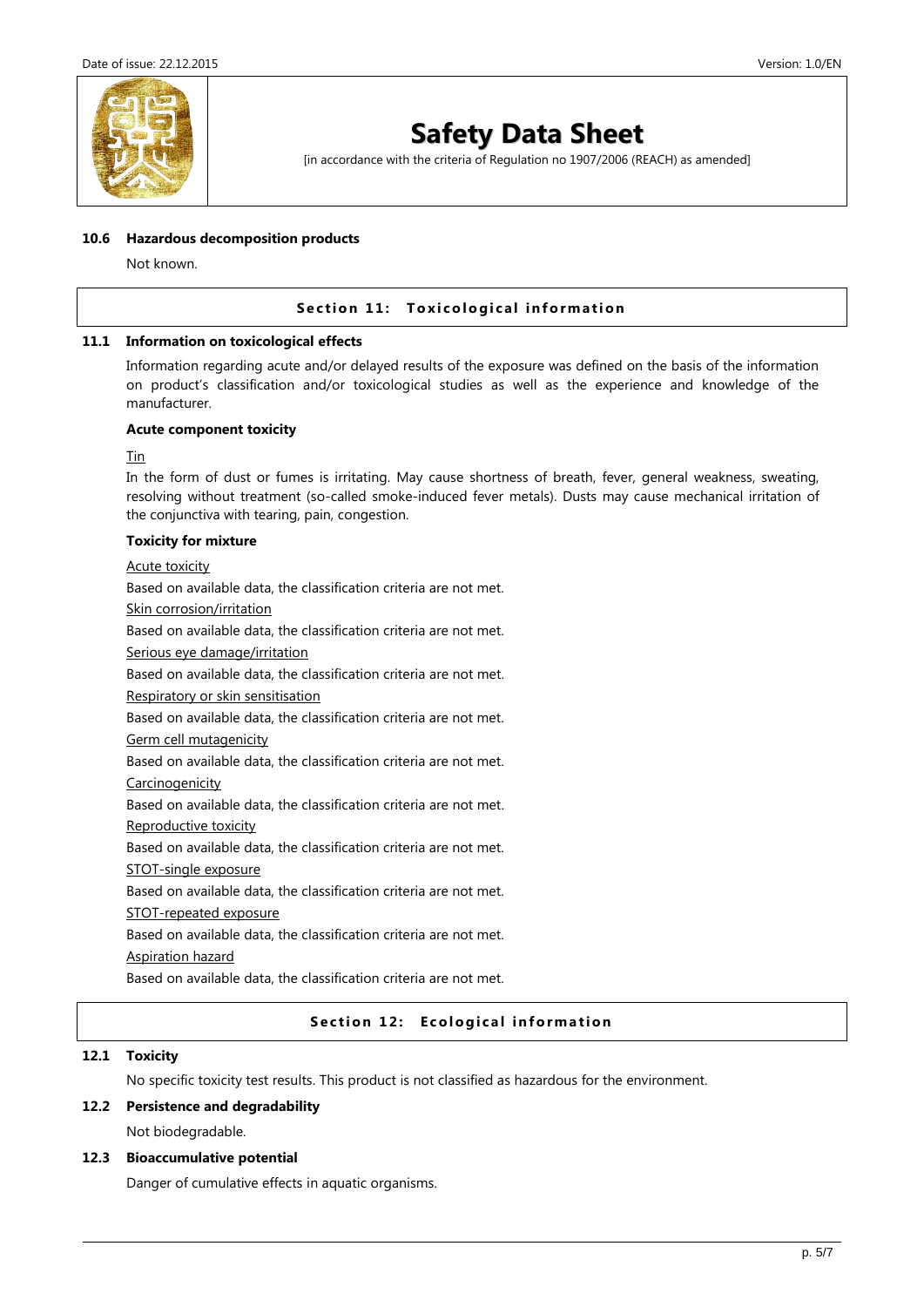

[in accordance with the criteria of Regulation no 1907/2006 (REACH) as amended]

#### **12.4 Mobility in soil**

Product is mobile in soil and aquatic environment.

#### **12.5 Results of PBT and vPvB assessment**

Not applicable.

#### **12.6 Other adverse effects**

Product does not have any influence on global warming and destruction of the ozone layer.

#### **Section 13: Disposal considerations**

#### **13.1 Waste treatment methods**

Disposal methods for the product: reuse in accordance with the local, state and federal regulations. Waste code should be given in the manufacturing place.

Disposal methods for used packing: reuse/recycle/liquidate empty containers dispose in accordance with the local, state and federal regulations. Only containers completely empty can be reused.

Legal basis: Directive 2008/98/EC, European Parliament and Council Directive 94/62/EC.

## **Section 14: Transport information**

#### **14.1 UN number**

Not applicable.

**14.2 UN proper shipping name**

Not applicable.

- **14.3 Transport hazard class(es)** Not applicable.
- **14.4 Packing group**

Not applicable.

**14.5 Environmental hazards**

Not applicable.

**14.6 Special precautions for user**

There are no special precautions..

## **14.7 Transport in bulk according to Annex II of Marpol and the IBC Code**

Not applicable.

#### **Section 15: Regulatory information**

#### **15.1 Safety, health and environmental regulations/legislation specific for the substance or mixture**

**Regulation (EC) No 1907/2006** of the European Parliament and of the Council of 18 December 2006 concerning the Registration, Evaluation, Authorization and Restriction of Chemicals (REACH), establishing a European Chemicals Agency, amending Directive 1999/45/EC and repealing Council Regulation (EEC) No 793/93 and Commission Regulation (EC) No 1488/94 as well as Council Directive 76/769/EEC and Commission Directives 91/155/EEC, 93/67/EEC, 93/105/EC and 2000/21/EC.

**Regulation (EC) No 1272/2008** of the European Parliament and of the Council of 16 December 2008 on classification, labelling and packaging of substances and mixtures, amending and repealing Directives 67/548/EEC and 1999/45/EC, and amending Regulation (EC) No 1907/2006 (Text with EEA relevance).